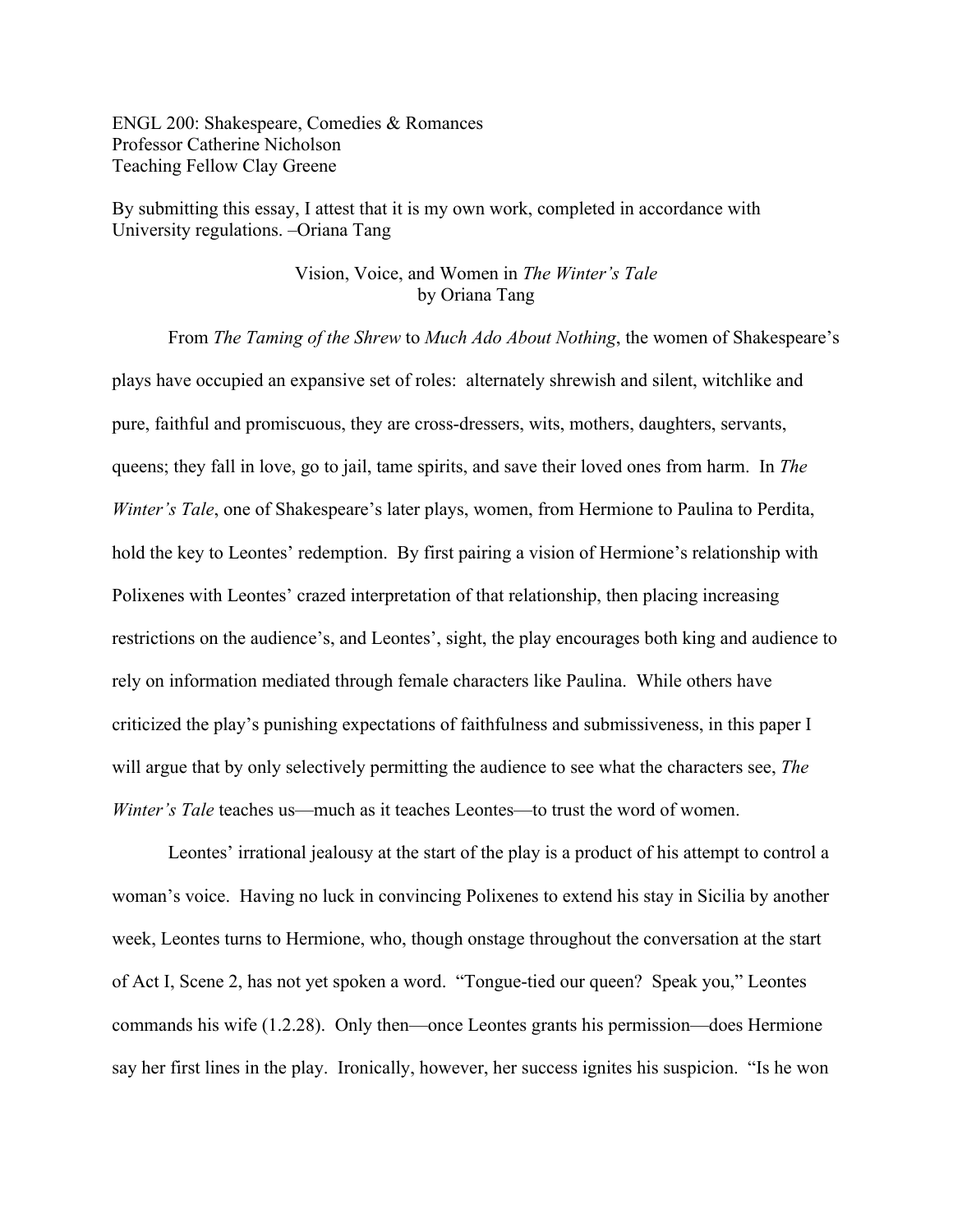yet?" he asks her, and when she responds that Polixenes will stay, Leontes says, "At my request he would not"  $(1.2.86 - 87)$ . Though not outright apprehensive, the line draws an explicit contrast between Hermione's triumph (established in Leontes' use of the word "won") and Leontes' failure (emphasized with the possessive "at *my* request"). Leontes' fixation on that failure suggests that he is uncomfortable with the idea of his wife's speech having power that exceeds his own, a discomfort that he makes explicit later in the play when he criticizes Antigonus for his seeming inability to control Paulina: "[Losel], thou art worthy to be hanged / That wilt not stay her tongue"  $(2.3.108 - 109)$ . Although Paulina is the one who castigates Leontes for his callous and unjustified treatment of his wife and newborn daughter, Leontes' response indicates that he believes Antigonus is equally at fault. In so doing, Leontes displaces Paulina's agency onto her husband; to Leontes, Paulina's words are not solely her own. Applying this same psychology to Hermione, then, reveals why Leontes reacts so strongly to her persuasion of Polixenes. Although Hermione acts only in accordance with his wishes, her success suggests to Leontes that he, much like Antigonus, does not have complete control over his wife. Hermione's uncontrollable speech and rapport with Polixenes ignite Leontes' fear of cuckoldry, which stems from a similar fear of losing control. While talking to Mamillius, he observes that "revolted wives" are "a bawdy planet, that will strike / Where 'tis predominant; and 'tis powerful, think it, / From east, west, north, and south" (1.2.199, 201 – 203). Leontes' unfavorable comparison of infidelity to a "predominant" planet that is "powerful" from all directions associates cuckoldry with a cosmic influence that is beyond human jurisdiction. To be cuckolded, the king suggests, is to have one's power overruled. Leontes' sudden jealousy is thus prompted by his recognition that the power of his wife's speech may be symptomatic of other ways in which she cannot be controlled.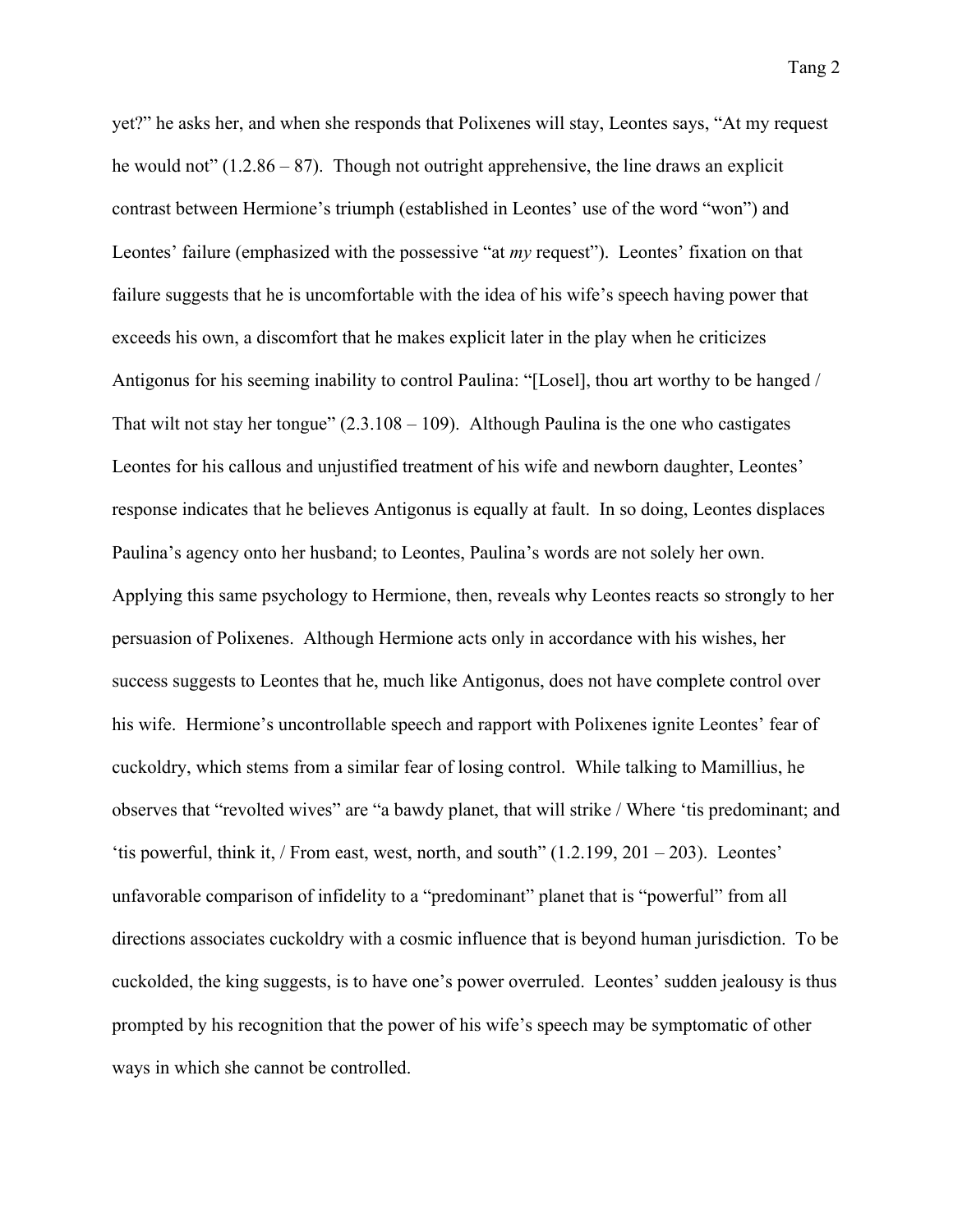At the same time, however, the audience is encouraged to question Leontes' rationale. This skepticism is created through the play's juxtaposition of sight and perception: by presenting the audience with Hermione and Polixenes' interactions alongside Leontes' and others' interpretations of those interactions, the audience is able to judge the plausibility of Hermione's infidelity for themselves. At the end of Hermione's lengthy exchange with Polixenes, she declares that her speech has succeeded twice, "The one for ever earned a royal husband, / Th' other for some while a friend" (1.2.108 – 109). Both the Folger Shakespeare Library and the Pelican Shakespeare editions of *The Winter's Tale* indicate that Hermione "gives Polixenes her hand" following this line; however, the former also notes that this direction is not original to the First Folio and was rather an addition made by the edition's editor (Folger liv). It is likely that the edit was prompted by Leontes' subsequent aside: "But to be paddling palms and pinching fingers, / As now they are, and making practiced smiles / As in a looking glass, and then to sigh, as 'twere / The mort o' th' deer—O, that is entertainment / My bosom likes not, nor my brows"  $(1.2.116 - 120)$ . These observations serve as the first in a series of implicit, in-dialogue stage directions provided by Leontes and colored through the lens of his jealousy. While shepherding Hermione and Polixenes into the garden, for instance, Leontes notes, "How she holds up the neb, the bill to him, / And arms her with the boldness of a wife / To her allowing husband!" (1.2.183 – 185). By applying a suggestive metaphor ("the boldness of a wife / To her allowing husband") to the plausibly innocent action of leaving the stage arm-in-arm, Leontes simultaneously describes the action that is observed by the audience and his own, warped perception of the action. The collocation of the visible with the described provides the audience with the opportunity to decide for themselves whether Hermione and Polixenes' exit is blameless or not.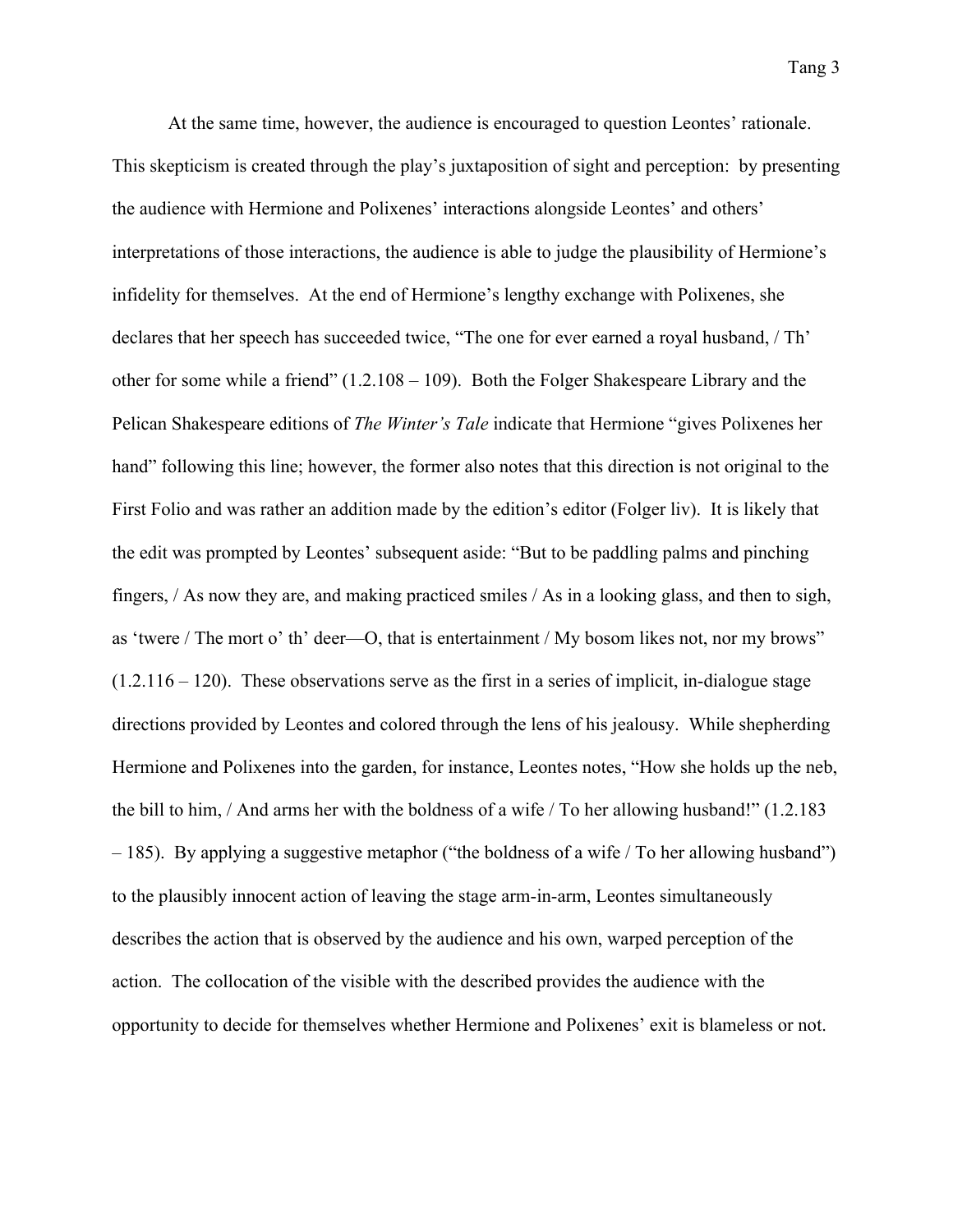While different directors may choose to have Hermione and Polixenes interact with different degrees of flirtatiousness that in turn vary the credibility of Leontes' doubts, the king's observations indisputably grow more and more unlikely, a fact that is supplemented by other characters' counter-observations. As a result, the reliability of his remarks as implicit stage directions decreases as his suspicions increase. In the following passage, for instance, Leontes begins with concrete, verifiable facts that become more abstract and unreasonable over the course of the speech:

Is whispering nothing? Is leaning cheek to cheek? Is meeting noses? Kissing with inside lip? Stopping the career Of laughter with a sigh?—a note infallible Of breaking honesty. Horsing foot on foot? Skulking in corners? Wishing clocks more swift? Hours minutes? Noon midnight? And all eyes Blind with the pin and web but theirs, theirs only, That would unseen be wicked?  $(1.2.284 - 292)$ 

Whispering, leaning cheek to cheek, meeting noses, kissing, and sighing are all visible signs of intimacy; touching feet and skulking are technically visible as well, but require discreet observation; wishing for time to pass more quickly and having eyes for only one another are subjective qualities that can only be inferred, not observed directly. The speech's movement from external to internal thus mirrors the trajectory of Leontes' own psychology: though he may have initially observed some genuine moments of intimacy between his wife and friend, the extent and meaning of their affection for one another is a projection of his own imagination.

The text cements the audience's awareness of Leontes' descriptions as misperceptions by contrasting it with the voices of other members of the court, who fail to see what Leontes sees. In their externality to the situation, these other court members, who are privy to both viewing the scene themselves and hearing Leontes describe his interpretation of the scene, mirror the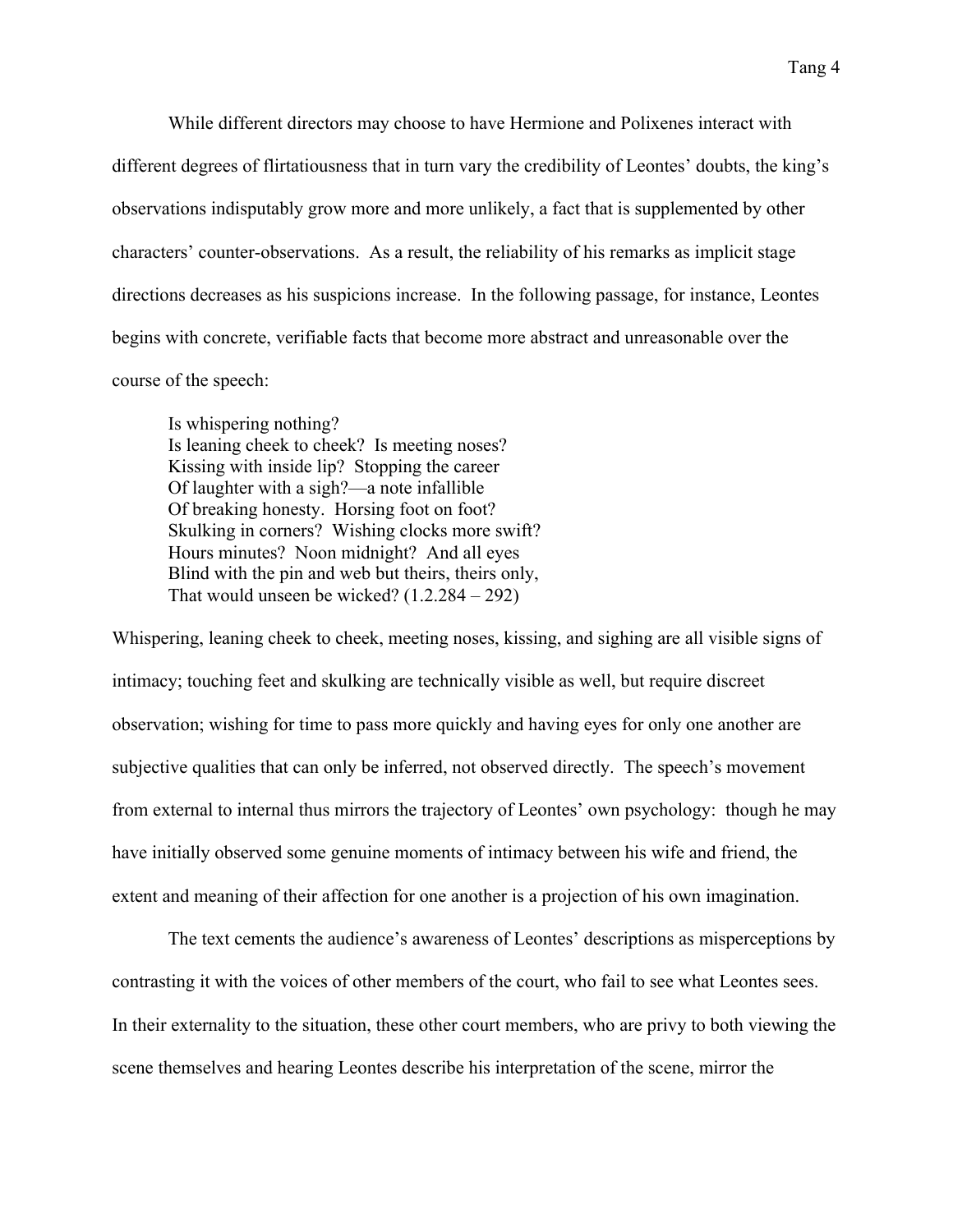audience's position. Camillo, for instance, responds to Leontes' interrogation—"Didst perceive it?"—with simple summaries that carry no undertones of the infidelity Leontes himself perceives: "I think most understand / Bohemia stays here longer…. / To satisfy your highness and the entreaties / Of our most gracious mistress"  $(1.2.216, 229 - 230, 232 - 233)$ . Camillo's shock and confusion at Leontes' insinuations of adultery ("Be it forbid, my lord!") and attempts to dissuade the king of his false belief, which in later scenes are accompanied by similar appeals from others, temper Leontes' biased speech and weaken the validity of the actions he suggests occur (1.2.241). By staging Leontes' suspicions alongside the evidence that supposedly triggered them, the audience is given the visual context necessary to judge the nature of those suspicions for themselves. In so doing, the scene encourages the audience to reckon with the reliability of Leontes' observations, and, in turn, to question the beliefs that govern them.

If the play's depiction of Leontes' jealousy asks the audience to observe Leontes' failure to see accurately, then its depiction of Hermione's pleas asks Leontes, and the audience, to listen first and use sight as supplement. From Leontes' initial accusations to the conclusion of the trial, Hermione repeatedly begs her husband to listen to her and to see the proof of her proclamations of innocence in her body. "But I'd *say* he [Polixenes] had not [made me pregnant], / And I'll be *sworn* you would believe my *saying*, / Howe'er you lean to th' nayward," Hermione entreats in Act II, Scene 1 (emphases mine, 2.1.62). The queen's emphasis on verbal communication what she says and swears—calls attention to the flawed foundation of the trial, which rests on pitting her word against her husband's, and locates her innocence primarily in her speech. Stating her claim out loud, Hermione suggests, should be sufficient to prove her fidelity; she has faith in her husband's trust in her ("I'll be sworn you would believe my saying"). Later in the same scene, an unnamed lord expresses his support by telling Leontes "that the Queen is spotless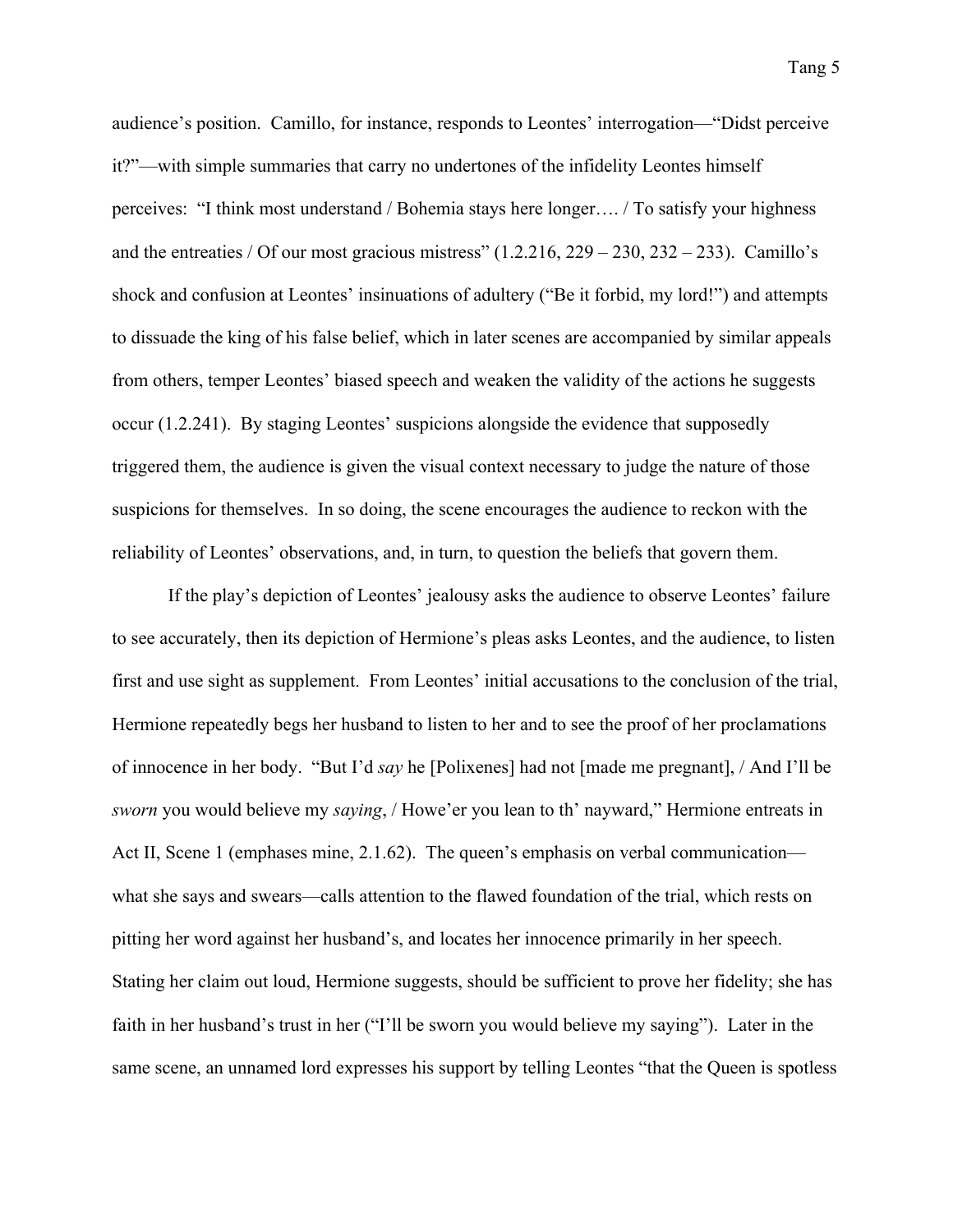/ I' th' *eyes* of heaven, and to *you*—I mean / In this which you accuse her" (emphases mine, 2.1. 129 – 133). Hermione's verbal appeal for Leontes to believe her "saying" is supported, the lord suggests, by the appearance of her innocence, which is visible to "th' eyes of heaven"; Leontes merely needs to replicate that gaze. The onus to listen and to look thus rest on Leontes.

Leontes' faulty sight, however, inhibits his willingness to listen to others' opinions. Though the king does not deny the power of the senses as evidence—"Cease. No more. / You *smell* this business with *a sense as cold* / As is a dead man's *nose*. But I do *see 't and feel 't*, / As you *feel* doing thus, and *see withal* / The instruments that *feel*," he tells Antigonus—he foregrounds the accuracy of his own senses over others' (emphases mine, 2.1.150 – 154). By explicitly drawing attention to the difference between Antigonus' perceptions (his metaphorical ability to "smell" Hermione's infidelity is as undiscerning as "a dead man's nose") and his own, Leontes suggests that Antigonus and the other dissenters in his court fail to perceive as clearly as he does. Crucially, Leontes makes no mention of sound in this passage—his "sight" thus seems to come at the expense of his hearing, in spite of the sense's significance in the impassioned supplications of Hermione and her supporters. After all, as Antigonus says, "It is for you [Leontes] we speak, not for ourselves" (2.1.140). Though the scene foregrounds the importance of sound, Leontes' failure to see translates as well to a failure to listen, which culminates, ultimately, in his failure to listen to the oracle that precipitates the play's tragic climax.

Following Hermione's collapse at the end of the trial, the play's success depends on its restriction of sight and the audience's willingness to believe the characters—primarily Paulina who explain in speech what is missing on stage. The reversal of the dominant senses engaged by the spectacle mirrors Leontes' reversed willingness to heed the orders of women. After Leontes denounces the oracle's conclusion in Act III, Scene 2, a servant announces that Mamillius is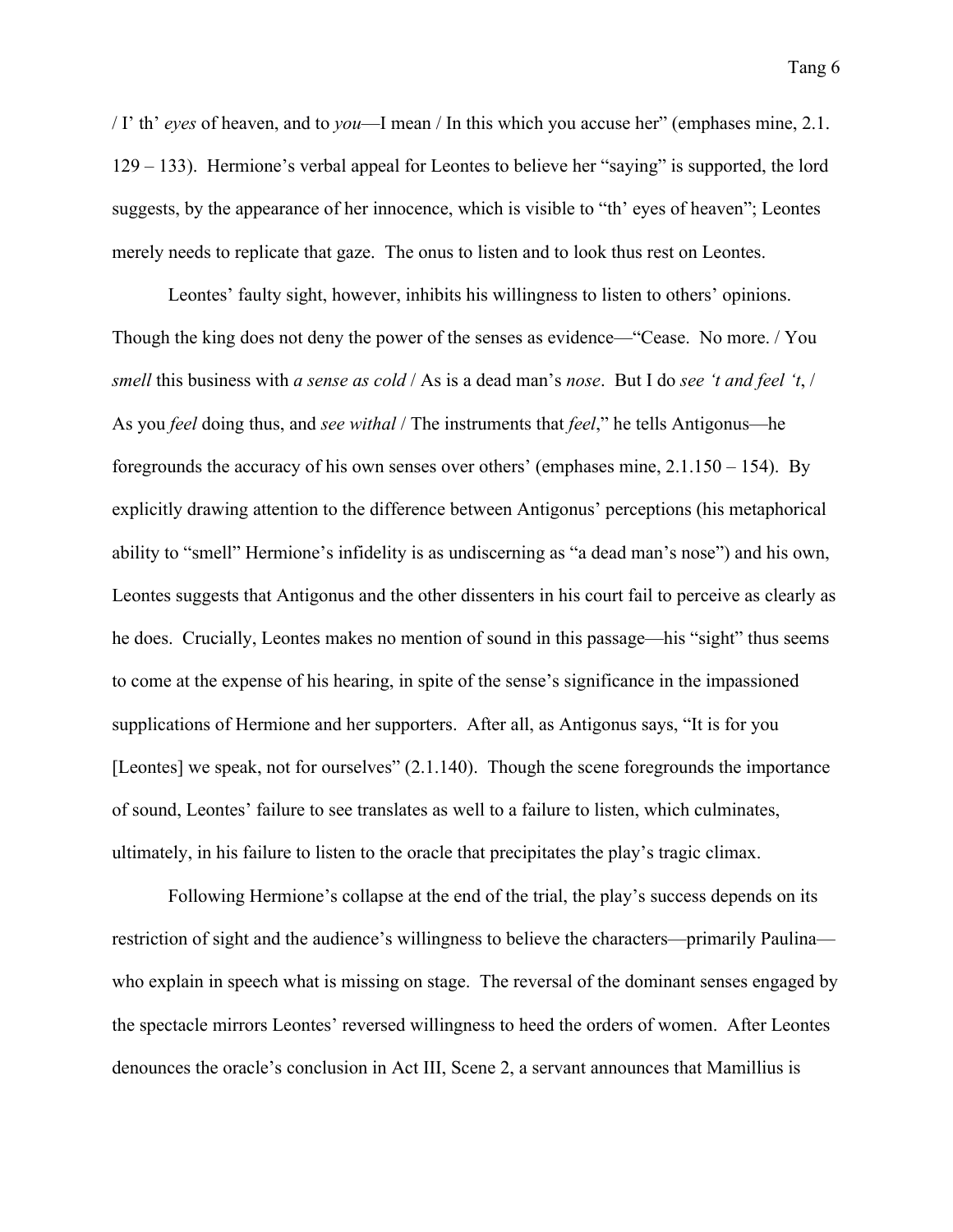dead and Hermione collapses at Leontes' feet. At this point, it is unclear whether Hermione is dead or merely fainted; Paulina believes it is the former ("This news is mortal to the queen") while Leontes thinks it is the latter ("Her heart is but o'ercharged; she will recover") (3.2.146, 148). Either is plausible, and Hermione's unmoving body on stage could be indicative of either state. Once Hermione is removed from the stage, however, this dynamic shifts. Without visual evidence, Leontes and the audience have no choice but to take Paulina at her word when she announces that the queen is dead. "I say she's dead. I'll swear 't. If word nor oath / Prevail not, go and see," Paulina says at the end of a lengthy tirade of grief  $(3.2.201 - 202)$ . Though the possibility of sight is still present, at least in theory ("If word nor oath / Prevail not, go and see"), Paulina, like Hermione, foregrounds the significance of her words first ("I say she's dead. I'll swear 't"). Once more, vision becomes secondary to speech; unlike in the previous scenes, however, where vision and speech were presented alongside one another, here speech is presented alone, supplemented not by a visual of Hermione's corpse but by Paulina's grief. The audience's, and Leontes', willingness to believe that Hermione is dead thus rests in a willingness to accept Paulina's claim and to witness her performance of grief as authentic, a grief that is coded specifically as feminine: after a lord rebukes Paulina for her harsh criticism of the king, she says, "Alas, I have showed too much / The rashness of a woman"  $(3.2.218 - 219)$ . Paulina's language is thus tied explicitly to her womanhood, a language that Leontes seems finally ready to hear, telling her, "Go on, go on. / Thou canst not speak too much. I have deserved / All tongues to talk their bitt'rest." Whereas Leontes previously ignored the import of others' speech particularly the speech of women like Hermione and the speech of those supporting a woman's words against his own—his concession to Paulina invokes none of the skepticism he displayed before. Even before Leontes sees his wife's body, he is willing to believe Paulina's report and to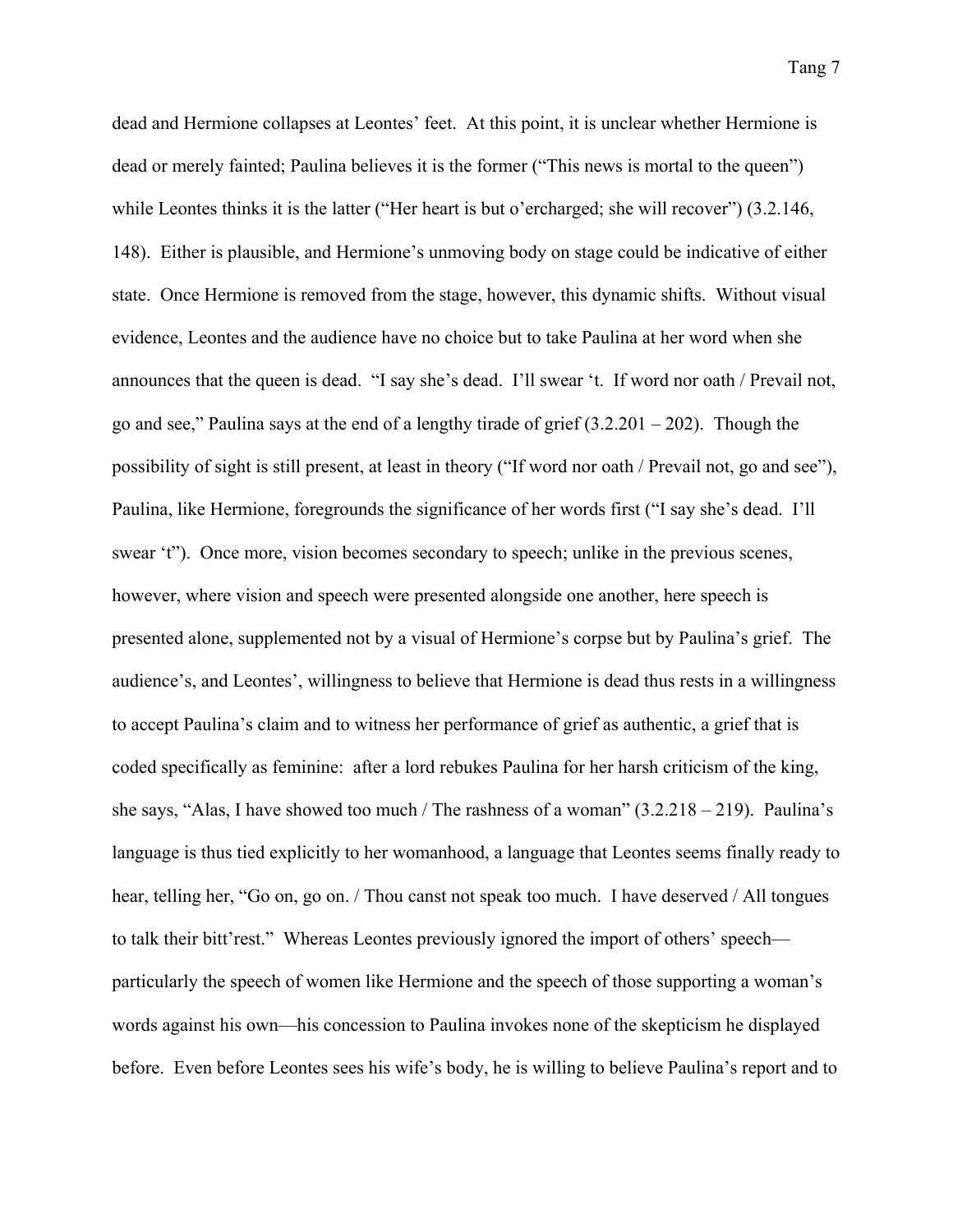Tang 8

accept the blame, a reversal of the previous scenes where Leontes wrongly interprets even direct visual evidence. Paulina's newfound verbal power extends over Leontes, and the audience, through the rest of the play. When Paulina demands that Leontes not remarry, for instance, Leontes responds in wholehearted agreement with emphasis on the significance of Paulina's speech: "I know, in honor, O that ever I / Had squared me to *thy counsel*!... / Thou *speak'st* truth" (5.1.51 – 52, 55). Whereas previously Leontes had disregarded the voices of women, and particularly the voices of women unruled by their husbands, he now cedes authority to one of those voices; whereas previously Leontes held the conviction that a woman's speech must be controlled by her husband, he now allows himself to be controlled by a voice that is itself uncontrolled by another man.

Unlike plays like *Measure for Measure* or *A Midsummer Night's Dream*, where the audience is aware of a conceit within the play (the Duke's disguise, the fairies' love juice) that its characters are not, *The Winter's Tale* withholds information—that Hermione will be revived at the play's end—from both other characters and from the audience. This effect is achieved by gradually limiting the audience's access to the visual world of the play, an access that is, by the play's end, ultimately controlled by Paulina. "It is required / You do awake your faith," Paulina announces before Hermione's statue begins to move in the play's last scene (5.3.94 – 95). While the line is often read as a demand that the audience have faith in spectacle, it seems to suggest as well a human faith: faith in the one who is about to present the miracle that ends the play, the one who, finally, permits the audience both onstage and off to see once more the visions that have been withheld from them. By first presenting the audience with a dual vision of Hermione and Polixenes and Leontes' interpretation of their relationship, then gradually foregrounding the significance of listening over the significance of seeing, and finally forcing Leontes and the